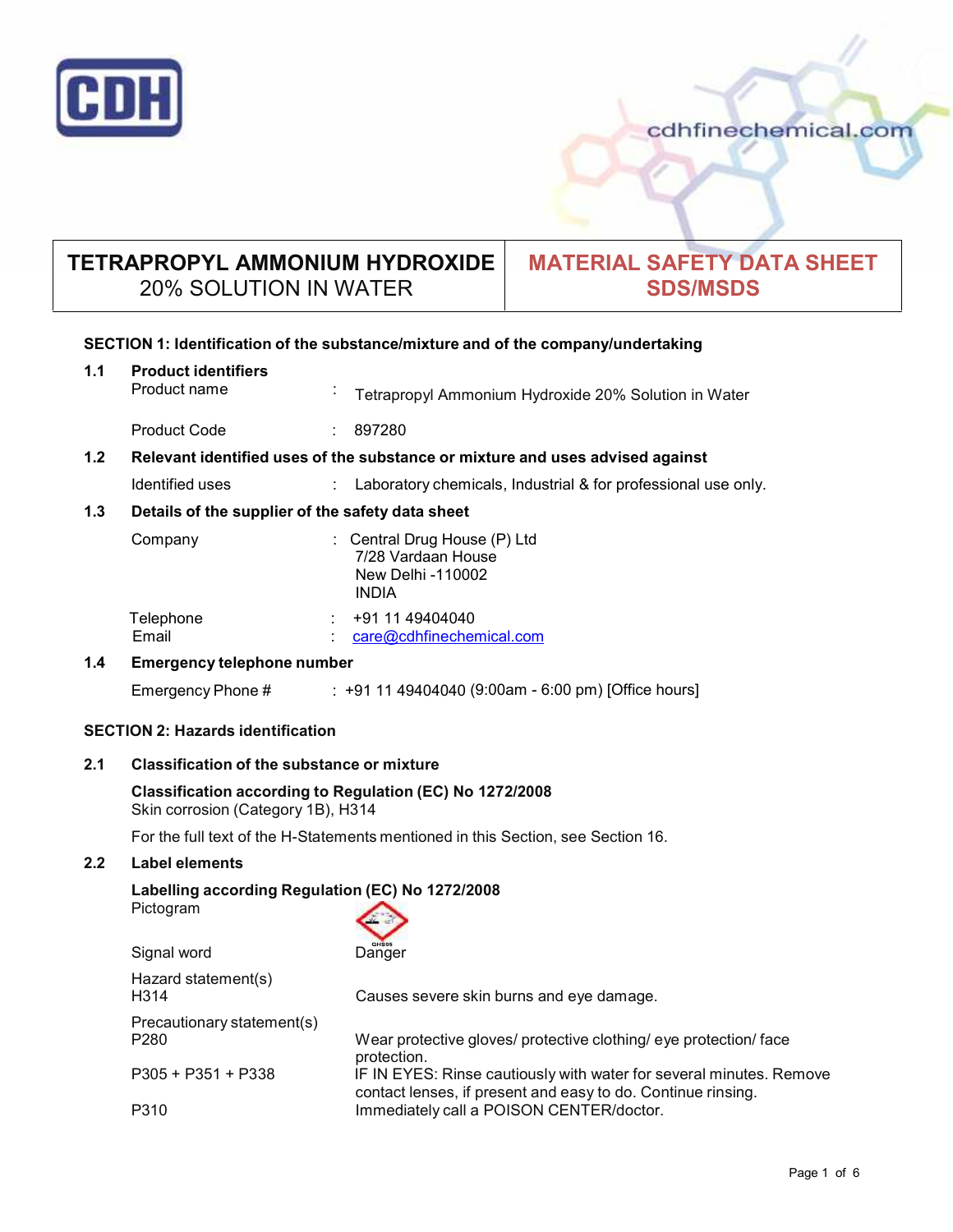Supplemental Hazard **Statements** none

## **2.3 Other hazards** - none

## **SECTION 3: Composition/information on ingredients**

# **3.1 Mixtures**

| Synonyms                                                                                                        |           | Tetrapropylammonium hydroxide solution, technical, $\sim$ 20% in H2O ( $\sim$ 1.0M) |                 |  |  |  |  |
|-----------------------------------------------------------------------------------------------------------------|-----------|-------------------------------------------------------------------------------------|-----------------|--|--|--|--|
| Hazardous ingredients according to Regulation (EC) No 1272/2008<br>Classification<br>Concentration<br>Component |           |                                                                                     |                 |  |  |  |  |
| Tetrapropylammonium hydroxide                                                                                   |           |                                                                                     |                 |  |  |  |  |
| CAS-No.                                                                                                         | 4499-86-9 | Skin Corr. 1B; H314                                                                 | $>= 25 - 50 \%$ |  |  |  |  |
| EC-No.                                                                                                          | 224-800-6 |                                                                                     |                 |  |  |  |  |

For the full text of the H-Statements mentioned in this Section, see Section 16.

# **SECTION 4: First aid measures**

#### **4.1 Description of first aid measures**

#### **General advice**

Consult a physician. Show this safety data sheet to the doctor in attendance.

#### **If inhaled**

If breathed in, move person into fresh air. If not breathing, give artificial respiration. Consult a physician.

#### **In case of skin contact**

Take off contaminated clothing and shoes immediately. Wash off with soap and plenty of water. Consult a physician.

#### **In case of eye contact**

Rinse thoroughly with plenty of water for at least 15 minutes and consult a physician.

#### **If swallowed**

Do NOT induce vomiting. Never give anything by mouth to an unconscious person. Rinse mouth with water. Consult a physician.

#### **4.2 Most important symptoms and effects, both acute and delayed** The most important known symptoms and effects are described in the labelling (see section 2.2) and/or in section 11

**4.3 Indication of any immediate medical attention and special treatment needed** No data available

## **SECTION 5: Firefighting measures**

#### **5.1 Extinguishing media**

**Suitable extinguishing media** Use water spray, alcohol-resistant foam, dry chemical or carbon dioxide.

**5.2 Special hazards arising from the substance ormixture** Carbon oxides, Nitrogen oxides (NOx)

#### **5.3 Advice for firefighters** Wear self-contained breathing apparatus for firefighting if necessary.

#### **5.4 Further information** No data available

#### **SECTION 6: Accidental release measures**

# **6.1 Personal precautions, protective equipment and emergency procedures** Use personal protective equipment. Avoid breathing vapours, mist or gas. Ensure adequate ventilation. Evacuate personnel to safe areas. For personal protection see section 8.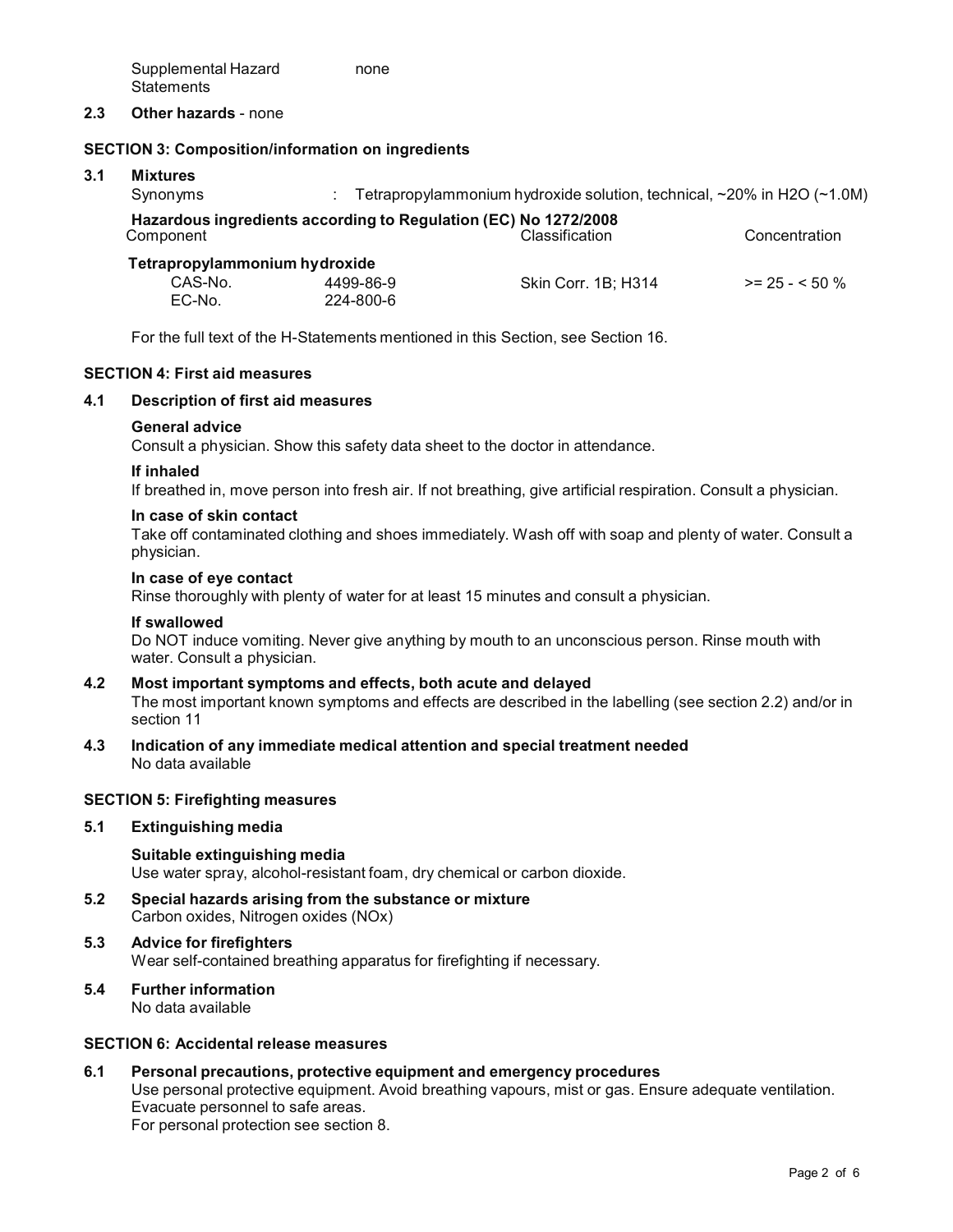## **6.2 Environmental precautions** Do not let product enter drains.

- **6.3 Methods and materials for containment and cleaning up** Soak up with inert absorbent material and dispose of as hazardous waste. Keep in suitable, closed containers for disposal.
- **6.4 Reference to other sections** For disposal see section 13.

# **SECTION 7: Handling and storage**

- **7.1 Precautions for safe handling** Avoid inhalation of vapour or mist. For precautions see section 2.2.
- **7.2 Conditions for safe storage, including any incompatibilities** Store in cool place. Keep container tightly closed in a dry and well-ventilated place. Containers which are opened must be carefully resealed and kept upright to prevent leakage.

Storage class (TRGS 510): Non combustible liquids, corrosive

# **7.3 Specific end use(s)**

Apart from the uses mentioned in section 1.2 no other specific uses are stipulated

## **SECTION 8: Exposure controls/personal protection**

#### **8.1 Control parameters**

**8.2 Exposure controls**

## **Appropriate engineering controls**

Handle in accordance with good industrial hygiene and safety practice. Wash hands before breaks and at the end of workday.

## **Personal protective equipment**

#### **Eye/face protection**

Tightly fitting safety goggles. Faceshield (8-inch minimum). Use equipment for eye protection tested and approved under appropriate government standards such as NIOSH (US) or EN 166(EU).

## **Skin protection**

Handle with gloves. Gloves must be inspected prior to use. Use proper glove removal technique (without touching glove's outer surface) to avoid skin contact with this product. Dispose of contaminated gloves after use in accordance with applicable laws and good laboratory practices. Wash and dry hands.

#### **Body Protection**

Complete suit protecting against chemicals. The type of protective equipment must be selected according to the concentration and amount of the dangerous substance at the specific workplace.

## **Respiratory protection**

Where risk assessment shows air-purifying respirators are appropriate use (US) or type ABEK (EN 14387) respirator cartridges as a backup to enginee protection, use a full-face supplied air respirator. Use respirators and components tested and approved under appropriate government standards such as NIOSH (US) or CEN (EU).

## **Control of environmental exposure**

Do not let product enter drains.

## **SECTION 9: Physical and chemical properties**

# **9.1 Information on basic physical and chemical properties**

- a) Appearance Form: liquid Colour: Colourless b) Odour No data available
- c) Odour Threshold No data available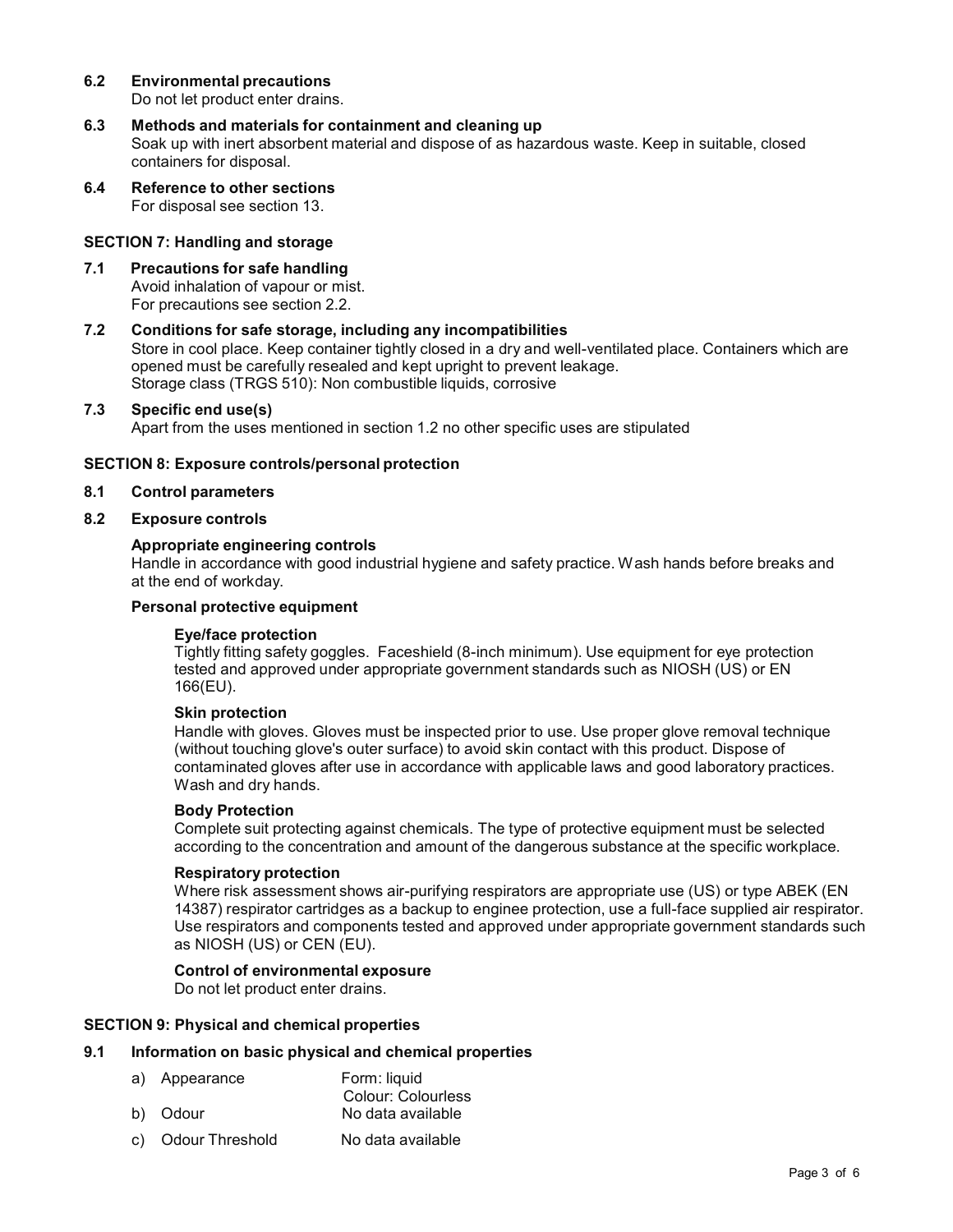|                   | d)                                                                        | pH                                                 | No data available          |  |
|-------------------|---------------------------------------------------------------------------|----------------------------------------------------|----------------------------|--|
|                   | e)                                                                        | Melting point/freezing<br>point                    | No data available          |  |
|                   | f)                                                                        | Initial boiling point and<br>boiling range         | No data available          |  |
|                   | g)                                                                        | Flash point                                        | No data available          |  |
|                   | h)                                                                        | Evaporation rate                                   | No data available          |  |
|                   | i)                                                                        | Flammability (solid, gas)                          | No data available          |  |
|                   | j)                                                                        | Upper/lower<br>flammability or<br>explosive limits | No data available          |  |
|                   | k)                                                                        | Vapour pressure                                    | No data available          |  |
|                   | $\vert$                                                                   | Vapour density                                     | No data available          |  |
|                   |                                                                           | m) Relative density                                | 0.998 - 1.01 g/ml at 20 °C |  |
|                   | n)                                                                        | Water solubility                                   | Miscible with water        |  |
|                   | O)                                                                        | Partition coefficient: n-<br>octanol/water         | No data available          |  |
|                   | p)                                                                        | Auto-ignition<br>temperature                       | No data available          |  |
|                   | q)                                                                        | Decomposition<br>temperature                       | No data available          |  |
|                   | r)                                                                        | Viscosity                                          | No data available          |  |
|                   | s)                                                                        | <b>Explosive properties</b>                        | No data available          |  |
|                   | t)                                                                        | Oxidizing properties                               | No data available          |  |
| 9.2               | <b>Other safety information</b><br>No data available                      |                                                    |                            |  |
|                   |                                                                           | <b>SECTION 10: Stability and reactivity</b>        |                            |  |
| 10.1              | <b>Reactivity</b><br>No data available                                    |                                                    |                            |  |
| 10.2 <sub>1</sub> | <b>Chemical stability</b><br>Stable under recommended storage conditions. |                                                    |                            |  |
| 10.3              | Possibility of hazardous reactions<br>No data available                   |                                                    |                            |  |
| 10.4              |                                                                           | <b>Conditions to avoid</b><br>No data available    |                            |  |

**10.5 Incompatible materials** Strong oxidizing agents

**10.6 Hazardous decomposition products** Hazardous decomposition products formed under fire conditions. - Carbon oxides, Nitrogen oxides (NOx) Other decomposition products - No data available In the event of fire: see section 5

# **SECTION 11: Toxicological information**

# **11.1 Information on toxicological effects**

**Acute toxicity** No data available

**Skin corrosion/irritation** No data available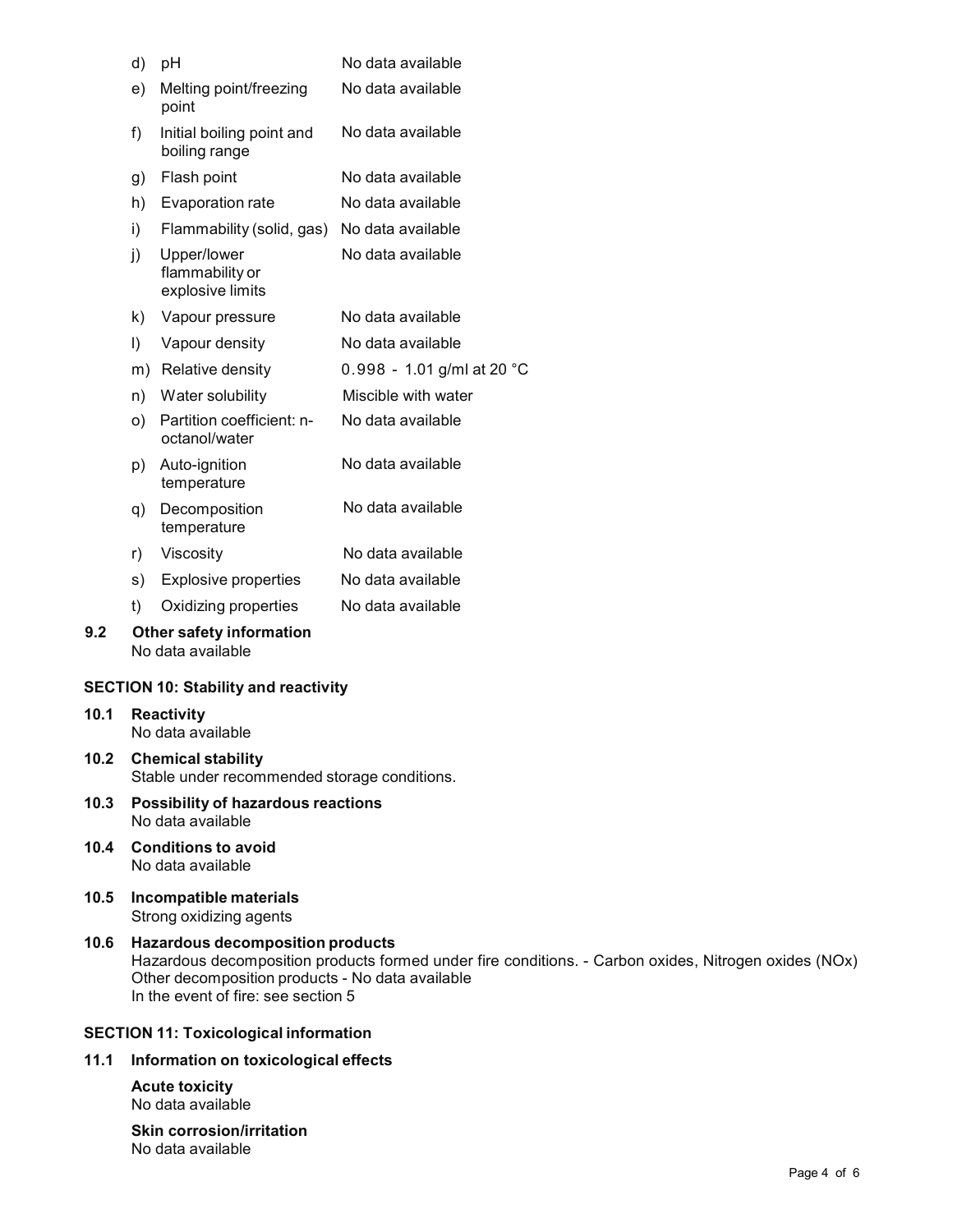# **Serious eye damage/eye irritation**

No data available

#### **Respiratory orskin sensitisation**

No data available

**Germ cell mutagenicity**

No data available

# **Carcinogenicity**

IARC: No component of this product present at levels greater than or equal to 0.1% is identified as probable, possible or confirmed human carcinogen by IARC.

#### **Reproductive toxicity**

No data available

#### **Specific target organ toxicity - single exposure** No data available

#### **Specific target organ toxicity - repeated exposure** No data available

**Aspiration hazard**

No data available

# **Additional Information**

RTECS: Not available

# **SECTION 12: Ecological information**

- **12.1 Toxicity** No data available
- **12.2 Persistence and degradability** No data available
- **12.3 Bioaccumulative potential** No data available
- **12.4 Mobility in soil** No data available
- **12.5 Results of PBT and vPvB assessment** PBT/vPvB assessment not available as chemical safety assessment not required/not conducted

#### **12.6 Other adverse effects** No data available

# **SECTION 13: Disposal considerations**

# **13.1 Waste treatment methods**

#### **Product**

Offer surplus and non-recyclable solutions to a licensed disposal company.

# **Contaminated packaging**

Dispose of as unused product.

#### **SECTION 14: Transport information**

**14.1 UN number** ADR/RID: 3267

IMDG: 3267

IATA: 3267

# **14.2 UN proper shipping name**

|       | ADR/RID: CORROSIVE LIQUID, BASIC, ORGANIC, N.O.S. (Tetrapropylammonium hydroxide) |
|-------|-----------------------------------------------------------------------------------|
| IMDG: | CORROSIVE LIQUID, BASIC, ORGANIC, N.O.S. (Tetrapropylammonium hydroxide)          |
| IATA: | Corrosive liquid, basic, organic, n.o.s. (Tetrapropylammonium hydroxide)          |